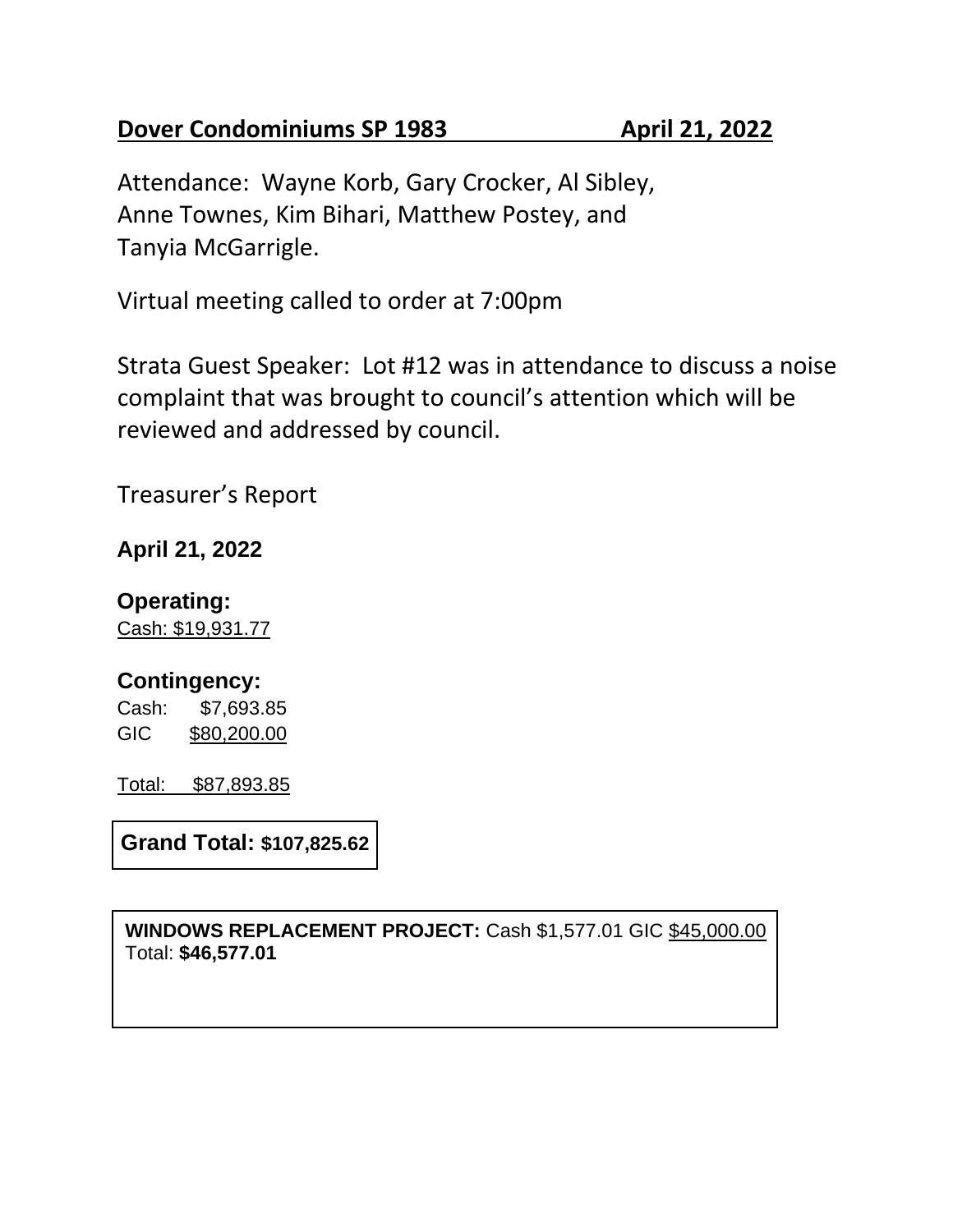**Reminder: The EXTRA Strata Fee Payment for the Window Project will be collected through the Pre-authorized Debit (PAD) on MAY 15, 2022 and OCTOBER 15, 2022.**

**This EXTRA payment will be the same amount as the monthly Strata Fees collected the 1st of each month.**

# **Caretaker's Report**

Strata property is being maintained.

# **New Business**

- The gable project deposit as been paid, the materials required have been ordered along with a lift for the back of the building when that area is to be worked on. Strata council will announce a start date along with all information regarding any safety information and parking lot interruptions. Please note that when the back of the building is being worked on, the balconies will be covered for approximately 1 day. There will be an added dumpster only for removed material, not for strata occupant use.
- The power washing of the buildings and parking lot will be deferred so that the gable repairs can be done. The only power washing that will be completed will be directly underneath the gables being worked on to remove any debris and to ensure that those specific areas are maintained accordingly.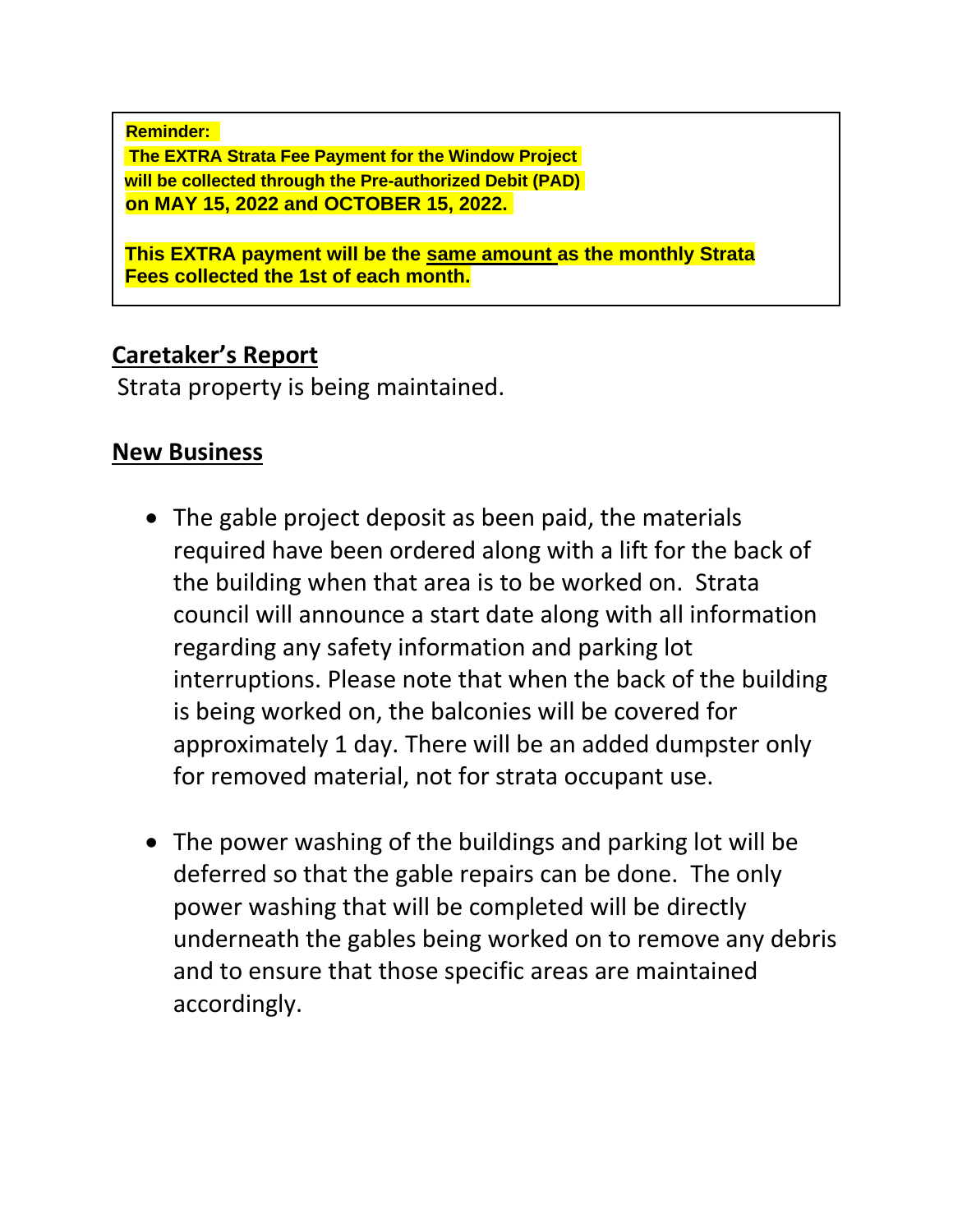• A Dover Strata Condominium owner has requested the names and addresses of all strata owners. This is permitted among the Strata Property Act. No other personal information has been provided. Please refer to the Strata Property Act Bylaw below.

#### **Strata corporation records**

**35** (1)The strata corporation must prepare all of the following records:

(a)minutes of annual and special general meetings and council meetings, including the results of any votes;

(b)a list of council members;

(c)a list of

(i)owners, with their strata lot addresses, mailing addresses if different, strata lot numbers as shown on the strata plan, parking

stall and storage locker numbers, if any, and unit entitlements,

(ii)names and addresses of mortgagees who have filed a

Mortgagee's Request for Notification under section 60,

(iii)names of tenants, and

(iv)assignments of voting or other rights by landlords to tenants under sections 147 and 148;

(d)books of account showing money received and spent and the reason for the receipt or expenditure;

(e)any other records required by the regulations.

(2)The strata corporation must retain copies of all of the following:

(a)the records referred to in subsection (1);

(b)the registered strata plan and any strata plan amendments as obtained from the land title office;

(c)this Act and the regulations;

(d)the bylaws and rules;

(e)resolutions that deal with changes to common property, including the

designation of limited common property;

(f)waivers and consents under section 41, 44 or 45;

(g)written contracts to which the strata corporation is a party;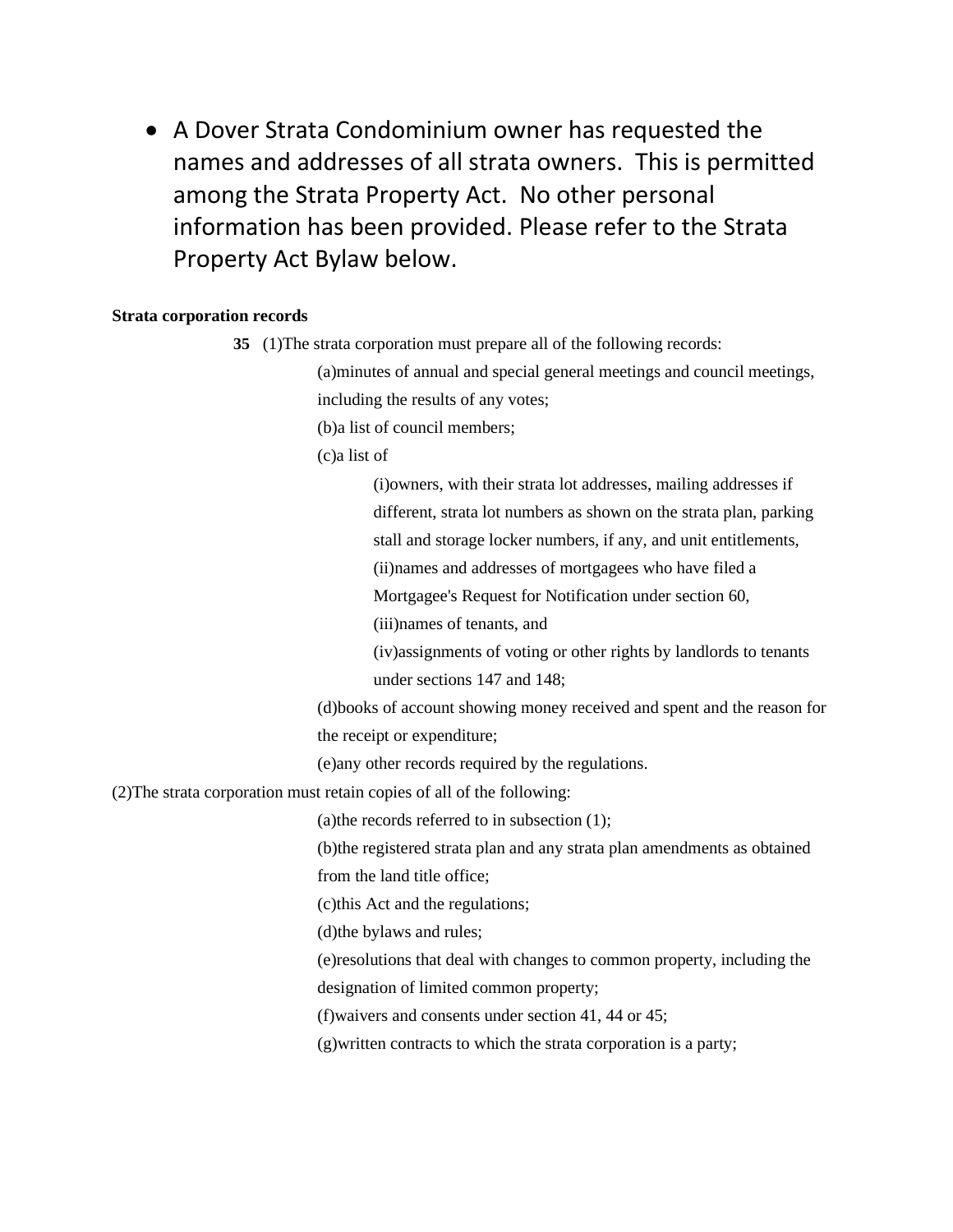(h)any decision of an arbitrator or judge, or of the civil resolution tribunal, in a proceeding in which the strata corporation was a party, and any legal opinions obtained by the strata corporation;

(i)the budget and financial statement for the current year and for previous years;

(j)income tax returns, if any;

(k)correspondence sent or received by the strata corporation and council;

(l)bank statements, cancelled cheques and certificates of deposit;

(m)Information Certificates issued under section 59;

(n)the records and documents referred to in section 20 or 23 obtained by the strata corporation;

(n.1)any depreciation reports obtained by the strata corporation under section 94;

(n.2)any reports obtained by the strata corporation respecting repair or maintenance of major items in the strata corporation, including, without limitation, engineers' reports, risk management reports, sanitation reports and reports respecting any items for which information is, under section 94, required to be contained in a depreciation report;

(o)any other records required by the regulations.

(3)Records referred to in this section must be retained by the strata corporation for the periods set out in the regulations.

#### **Access to records**

**36** (1)On receiving a request, the strata corporation must make the records and documents referred to in section 35 available for inspection by, and provide copies of them to.

#### (a)an owner,

(b)a tenant who, under section 147 or 148, has been assigned a landlord's right to inspect and obtain copies of records and documents, or (c)a person authorized in writing by an owner or tenant referred to in paragraph (a) or (b).